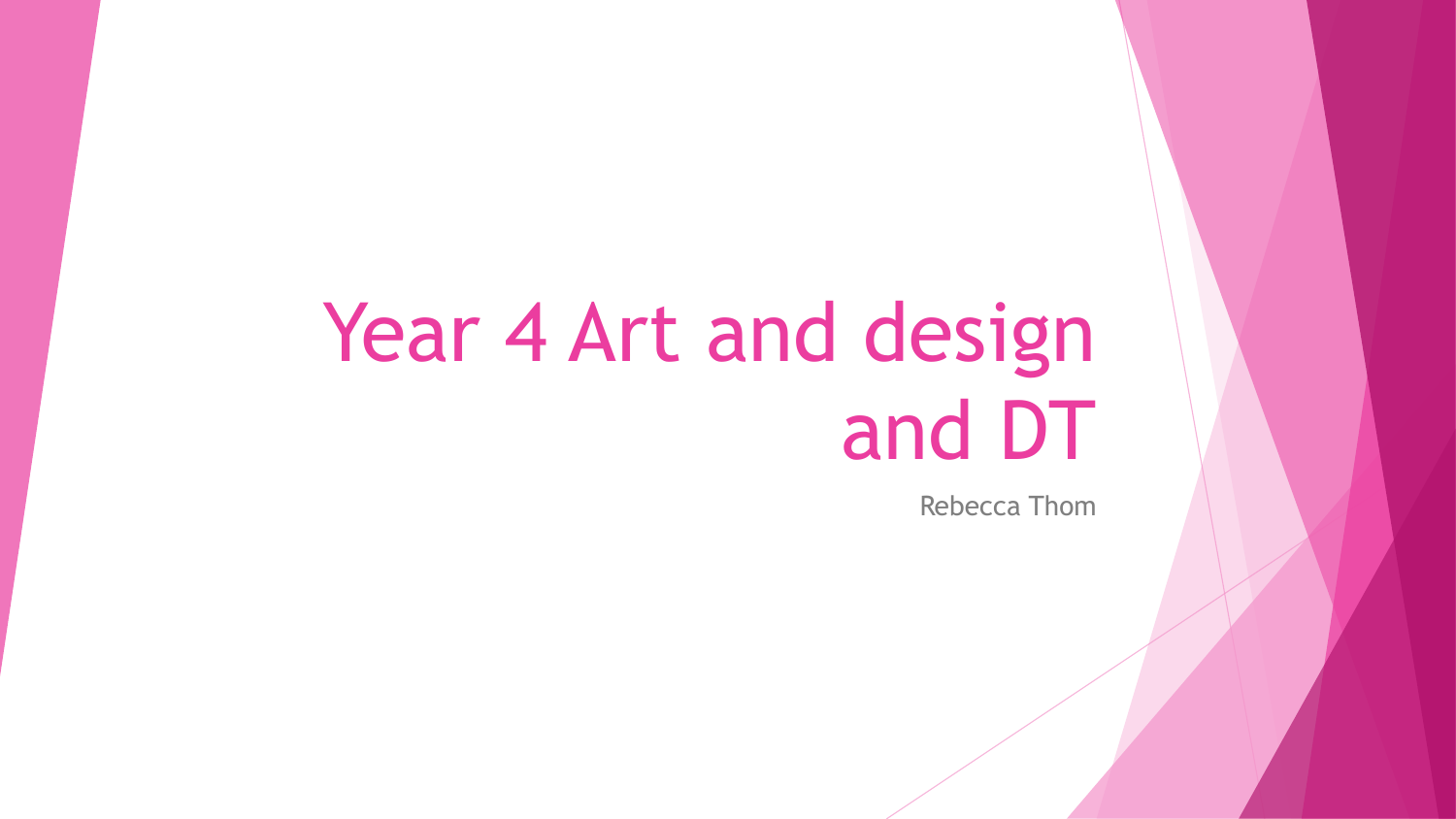#### Autumn 1 – Art Roman Mosaic



A Roman mosaic is a mosaic made during the Roman period, throughout the Roman Republic and later Empire. Mosaics were used in a variety of private and public buildings. They were highly influenced by earlier and contemporary Hellenistic Greek mosaics, and often included famous figures from history and mythology, such as Alexander the Great in the Alexander Mosaic. A large proportion of surviving examples come from Italian sites such as Pompeii and Herculaneum, as well as other areas of the Roman Empire.

Use links History with the Iron/Stone age. Either painting or collage to design the pottery.

- I can make a research page around Roman mosaics.
- I can sketch mosaics, paying close attention to the details within the designs.
- I can use a range of tools to create a desired effect.
- I can comment on my own and other's art work.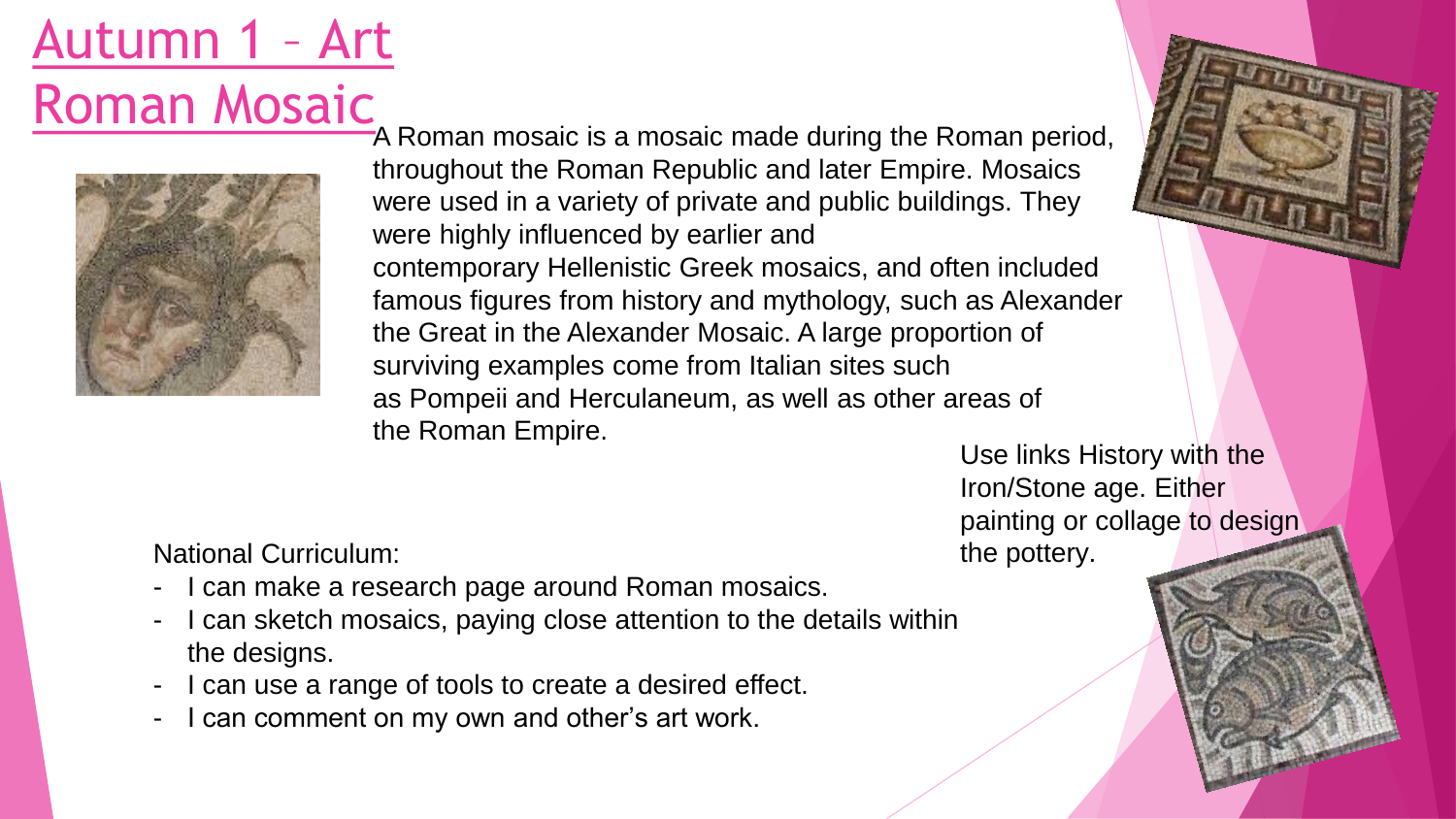### Autumn 2 – DT Electronic Board Game



Using the children's knowledge of materials, electricity, circuits and purpose, they need to design and create their own electronic board game. Children to look at, analyse and research different designs before designing and creating their own.

National Curriculum:

- I can design a functional, appealing game that is fit for purpose, select from and use a wider range of tools and equipment to perform practical tasks.
- I can select from and use a wider range of materials and components, including construction materials, and textiles according to their functional properties and aesthetic qualities.
- I can evaluate my ideas and products against their own design criteria and consider the views of others to improve their work.



Link to science topic of electricity and circuits. This could be made in small groups.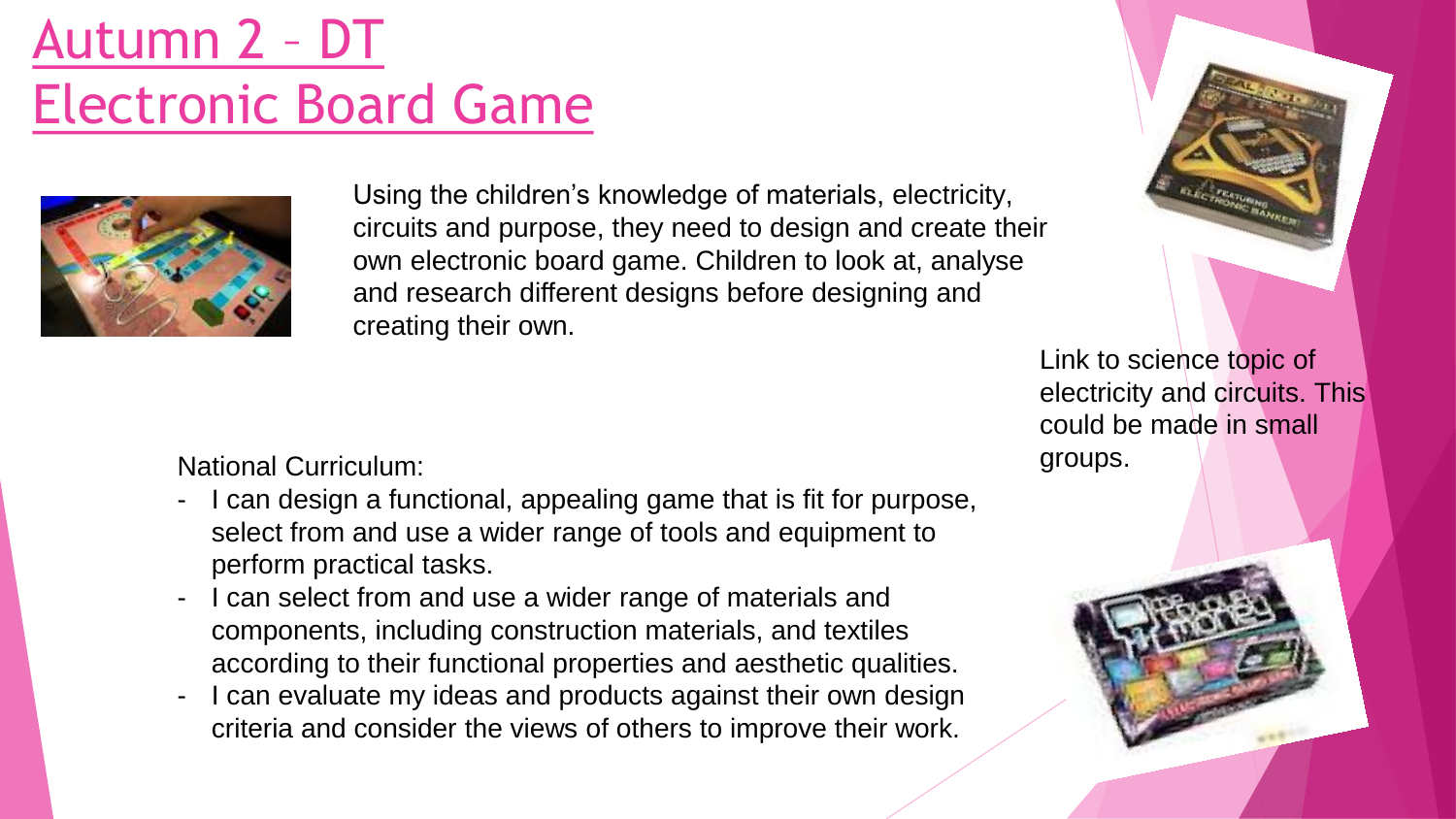Spring 1– Art Paul Corfield.



As a child, Paul became fascinated by the flawless effects that can be achieved with an airbrush after watching his father spray-paint radio-controlled models. Through experimenting with pin-up painting, short animations and 3D modelling software, he discovered his own organic style. He currently lives in Dorset, England.



Use geography links of natural features and landscapers. Focus on colours and tones.

- I can create a research page about Paul Corfield.
- I can sketch different scenes in my art book.
- I can explore and refine my technique with paints and pastels.
- I can comment on my own and other's art work.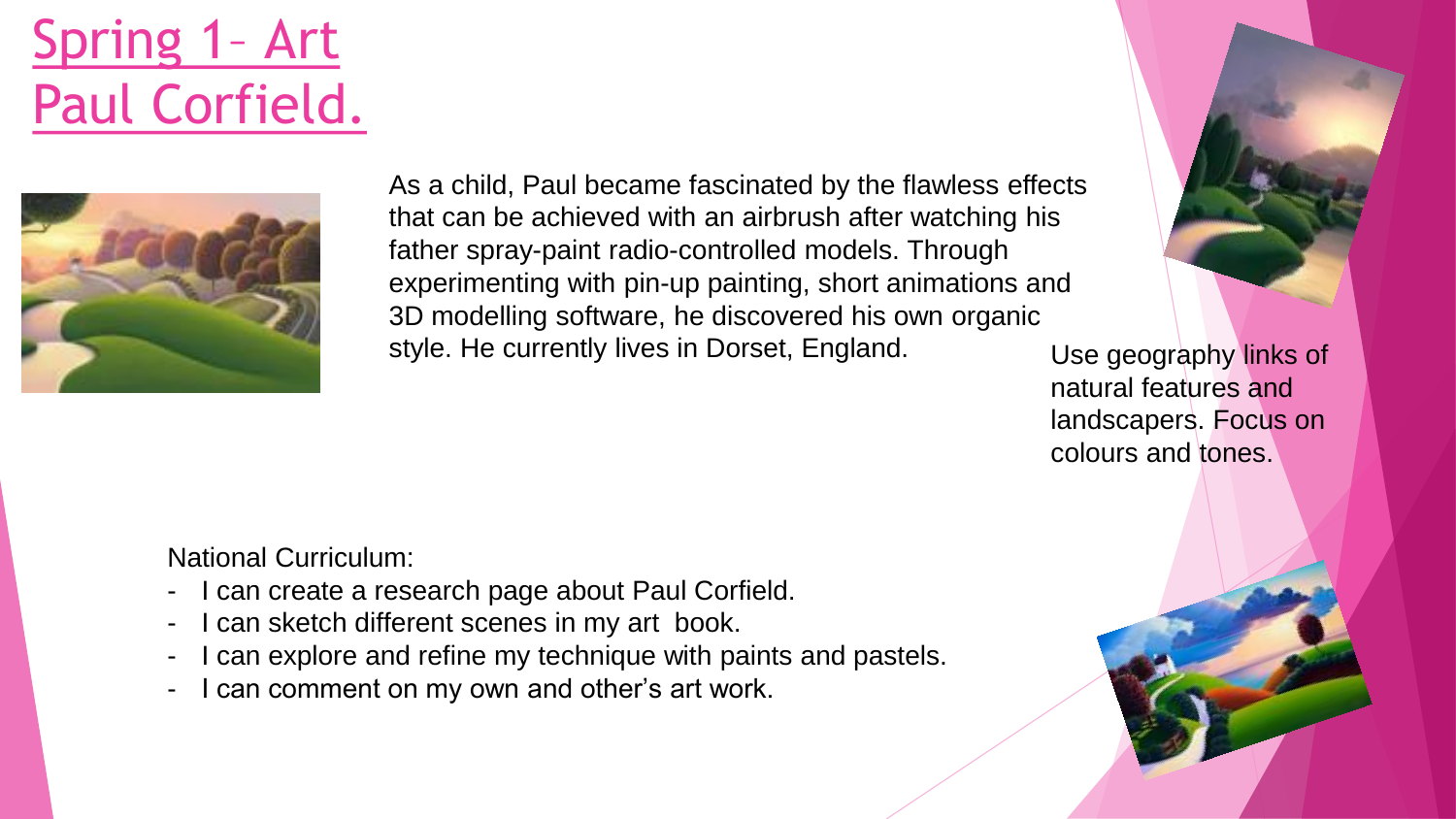## Spring 2– DT Egyptian pencil cases.



Using the children's knowledge of Ancient Egyptian civilization, they need to design and create their pencil cases. Children to look at, analyse and research different designs before designing and creating their own. They need to decide what purpose their mask is going to have and ensure this would be possible.

- I can use drawing and painting to develop and share my ideas and imagination.
- I can develop a range of techniques using colours, shape and form and patterns.
- I can use a range of materials creatively to design and make a product.
- I can make a research page about the Ancient Egyptians and their art.
- I can comment on my own and other's art work.

Pencil Case Links to History for Egyptian designs. Idea: design the pencil case around Hieroglyphics or a National Curriculum:<br> **Famous piece of Egyptian art.** The end of Egyptian art.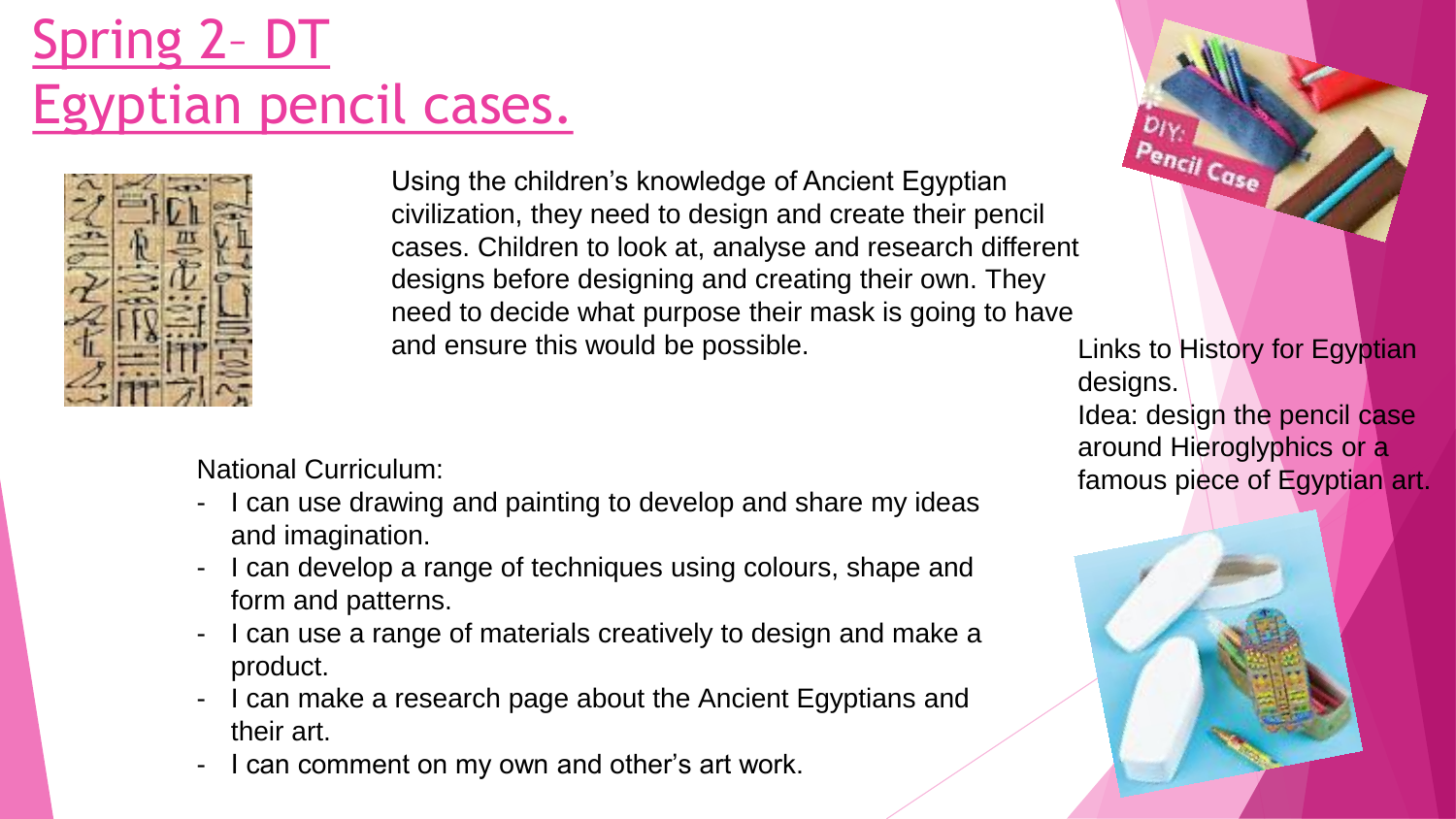Summer 1– Art Alex Sowinski



Alex Sowinski is a contemporary artist who uses music as inspiration for his work. He uses a bright colour palette (most of the time). His work is representative of the music he is listening to whilst painting. He has a very abstract style of painting.



Links to science topic of sound. Focus on colour pallets, texture and shape.

- I can make a research page about Alex Sowinski.
- I can control the paint/pastels to create my desired end result.
- I can improve my skills when using different media.
- I can compare my own work to that of Alex Sowinski.
- I can evaluate and comment on my own and other's work.